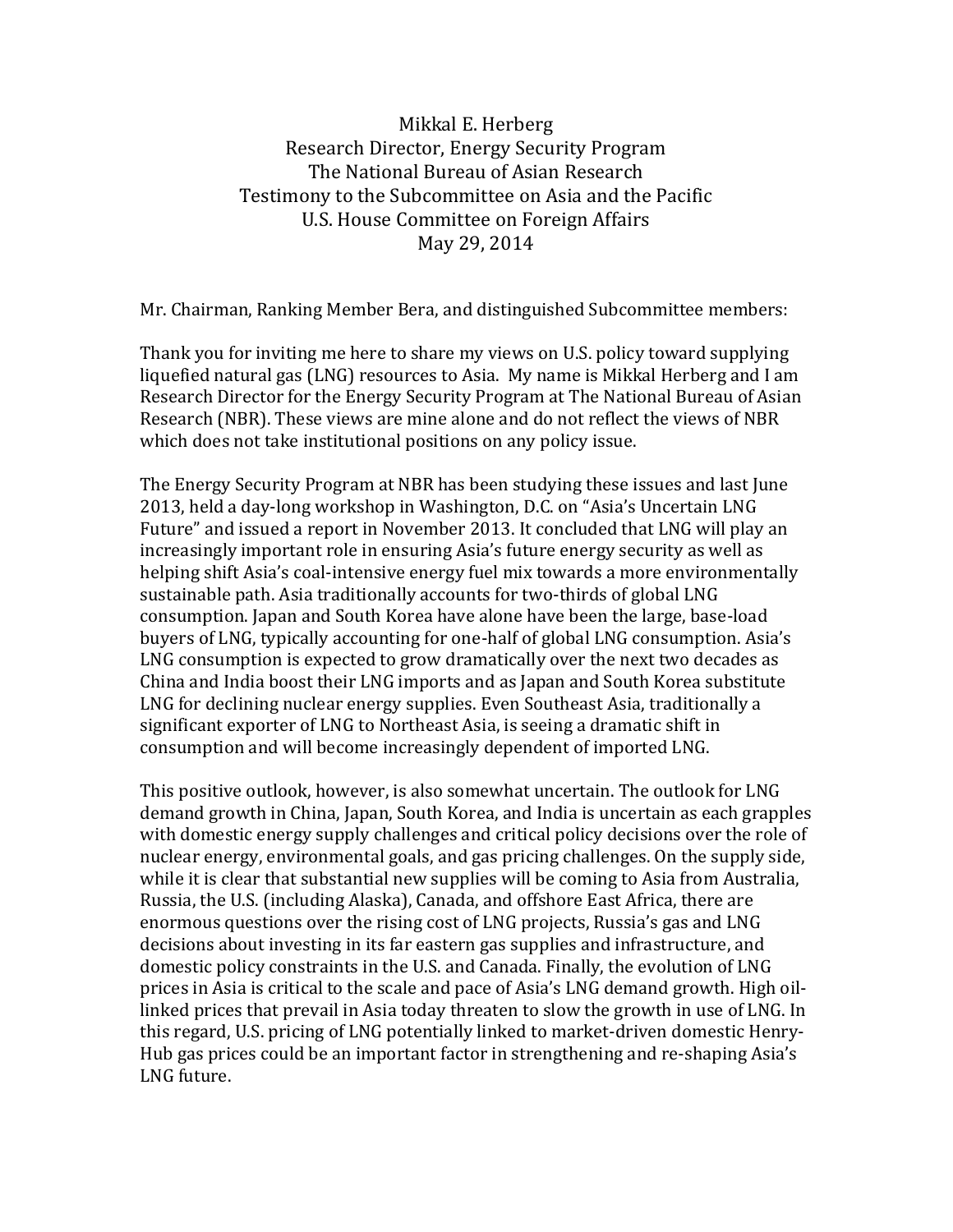Both in LNG supply and in pricing terms, potential U.S. LNG exports to Asia have the potential to play a very important and positive role in Asia's energy and energy security future. In fact, the boom in U.S. shale gas production is already benefiting Asia and especially Japan. Seven years ago it was expected that the U.S. would be a very large importer of LNG by 2014, competing with Japan and other importers for global LNG supplies. Instead, the U.S., combined with Canadian gas imports, is now essentially self-sufficient in natural gas on a North American basis. As a result, large new LNG supplies from Qatar that came on line in 2010-2011 that were originally destined for the U.S. market suddenly became available to help meet Japan's increased LNG needs in the wake of the Fukushima nuclear disaster and shutdown of Japan's nuclear generation capacity. Japan's nuclear energy crisis would have been far more damaging to Japan's economy and energy security without those unexpected LNG supplies freed up by U.S. shale gas production. South Korea has benefited similarly.

Questions about U.S. LNG exports to Asia and the potential economic and strategic implications require some discussion of potential volumes of U.S. LNG exports and assumptions about U.S. natural gas and Asian LNG prices. Forecasts from Japan's Institute of Energy Economics (IEEJ) suggest that Asia's LNG demand will roughly double between 2013 and 2040, from 180 million metric tonnes per year (mmt/y) to 360 mmt/y in 2040. As of early 2014 the U.S. Department of Energy has issued permits for five potential U.S. LNG export projects for over 9 billion cubic feet per day (bcf/d), equivalent to roughly 65-70 mmt/y of LNG that could come on line between 2015 and 2025. Many more projects are in line for approvals for a total potential of more than 100 mmt/y. Hence, technically U.S. LNG could be a major source of Asia's rising LNG needs.

However, how much of that LNG actually gets developed will depend heavily on the cost and price of that LNG and the evolution of LNG prices in Asia and globally. Asia's current oil-linked spot market price for LNG is roughly \$16-17 per million btu's (mmbtu), well above Europe's average \$9-11 gas prices and U.S. Henry Hub prices presently around \$4.50. With a liquefaction and transportation cost estimate of roughly \$6.00 per mmbtu to send U.S. Gulf coast LNG to Asia, U.S. gas *at current prices* would be highly competitive in Asia's market. Asia would also benefit from the introduction of flexible, market-based U.S. gas prices into regional LNG pricing formulas.

Nevertheless, the share of U.S. LNG in Asia's future market depends ultimately on the evolution of U.S. gas prices as well as the evolution of Asia's LNG prices. Many expect U.S. natural gas prices to gradually rise in the future as domestic demand grows strongly. In other words, hub-based pricing is no long-term guarantee of low prices. At the same time, many forecasts also suggest that Asian LNG prices should decline over the next decade towards \$12-13 per mmbtu as large new supplies hit the market from Australia, Russia, the U.S. and Canada, as well as offshore East Africa. While all this is highly speculative, the point is that the future volume of U.S. LNG exports to Asia will ultimately depend on Asian LNG demand and prices and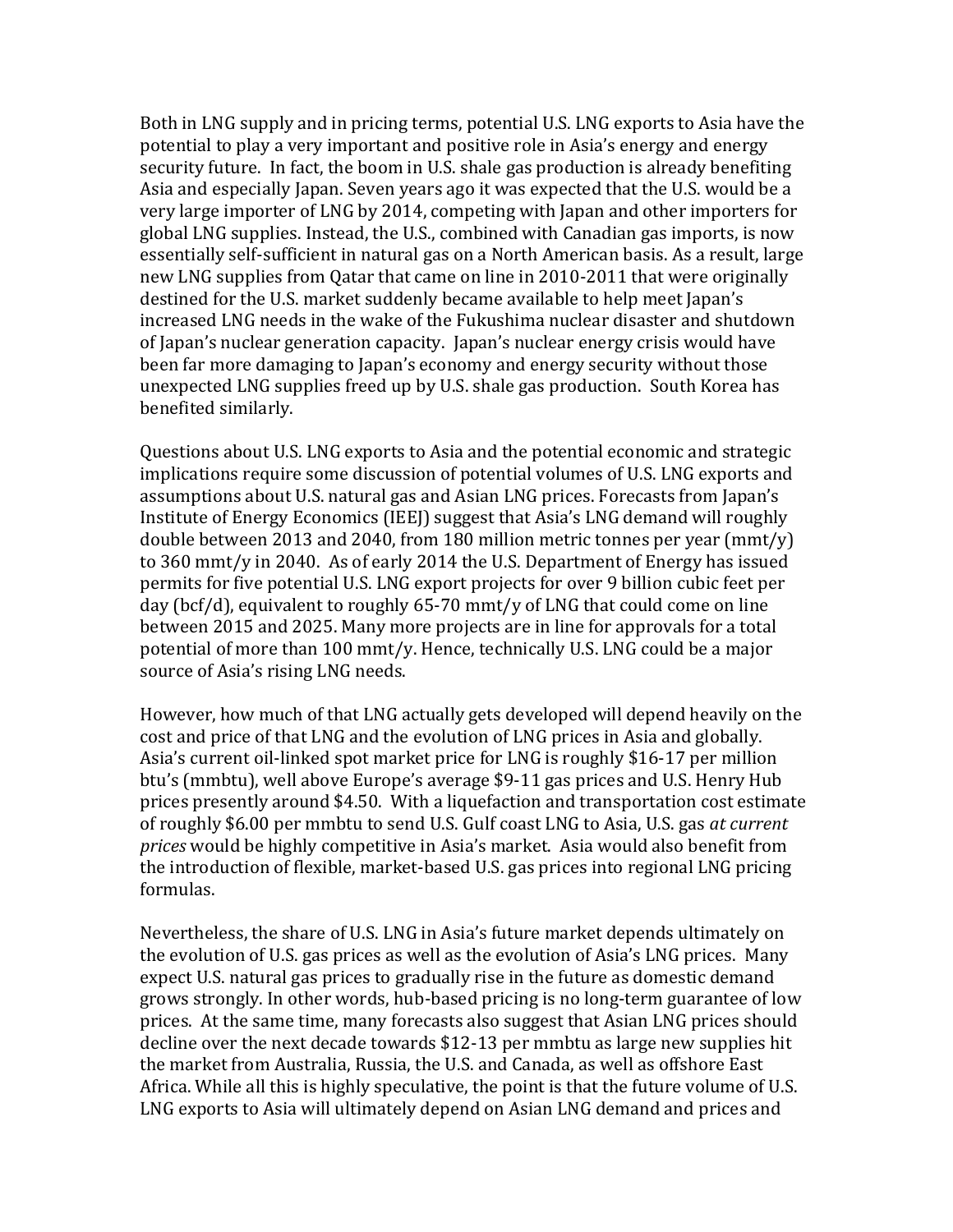U.S. natural gas prices, rather than how much LNG supply is permitted by the U.S. government. At \$6.00 U.S. gas prices and \$12-13 Asian LNG prices the two markets largely equilibrate and the commercial incentive to invest in new U.S. LNG supplies for the Asian market disappear. The implication is that U.S. exports could be 30 mmt/y by 2025 or could be 80 mmt/y depending on these market developments.

It is within these broad boundaries of LNG market dynamics and prospects that I address the Subcommittee's questions.

It seems clear that the largest buyers of U.S. LNG are likely to be Japan and South Korea. Both have substantial needs to contract for new long-term LNG supplies as many of their existing long-term LNG contracts gradually expire over the next 10 years and as each faces similar constraints on their nuclear power capacities. Wood Mackenzie consultants estimate that together their incremental un-contracted LNG volumes will rise to 30 mmt/y by 2020. Japan is most focused on securing future U.S. LNG supplies for many reasons, mostly related to the Fukushima nuclear crisis and the very high cost of their LNG supplies at high oil-linked prices. According to the IEEJ, Japan's trading houses and large utilities currently have offtake agreements to buy 17 mmt/y of LNG from planned U.S. LNG projects. These Japanese companies have equity ownership stakes in four major U.S. LNG projects. Japanese companies are also participating in four proposed Canadian LNG projects. South Korea also will be a significant buyer of U.S. LNG. South Korea is also facing its own nuclear energy crisis due to the shutdown of three of its 23 nuclear generating plants due to a corruption scandal over fraudulent parts and substandard maintainance. Stateowned KOGAS has a contract to buy 3.5 mmt/y with the Sabine Pass project.

Substantial U.S. LNG exports to Japan and South Korea can have important knock-on effects in strengthening our respective strategic alliances with our strongest security partners in Asia. For Japan, energy security is national security. The Fukushima crisis represents the most serious energy crisis faced by Japan since the 1970s. The notion that the U.S. would not export LNG to Japan due to the lack of a Free Trade Agreement when it simultaneously would export to South Korea, which has a Free Trade Agreement with the U.S., would cause real damage to the most important U.S. strategic alliance in Asia. Both Japan and South Korea have been disappointed in the lack of progress with Moscow in developing more LNG supplies from Far East Russia for Northeast Asia as a result of lack of investment from Moscow. For South Korea the availability of new LNG supplies from the U.S. helps them diversify their 100% import dependence on LNG. South Korea has few other options for natural gas. Efforts over the past decade to forge an agreement to build a natural gas pipeline to bring Russian gas supplies across North Korea to South Korea have been stymied by North Korean intransigence or Russian disinterest. For both Japan and South Korea, the opportunity to incorporate market-based U.S. gas pricing into their LNG contracts has the potential to substantially reduce their LNG import costs. No other LNG supply source promises to introduce a new, potentially more favorable pricing mechanism.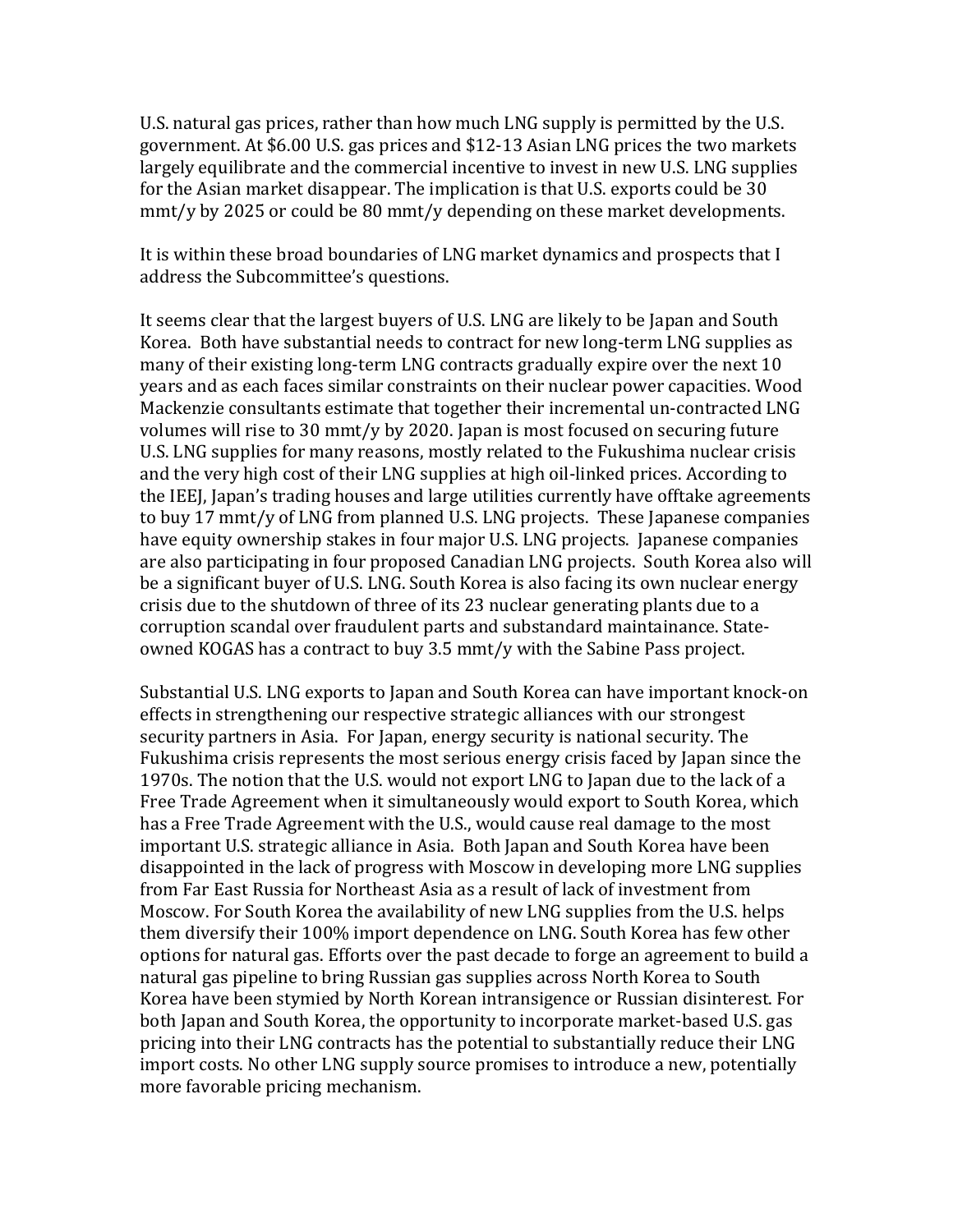The best way for the U.S. to bolster its influence in Asia in terms of its LNG is to maximize the amount of U.S. LNG available for Asia, as well as Europe, albeit within the framework of allowing markets to ultimately determine the volumes and prices. I would not advocate trying to use LNG exports or availability as some sort of diplomatic tool. U.S. influence will come from being a substantial, reliable, and price competitive source of LNG to the global market. Lower LNG prices in Asia and more reliable supplies strengthen our role in the region where secure LNG supplies are a critical dimension of economic prosperity in Asia and, therefore, for the U.S.

Substantial U.S. LNG exports to the global LNG market will also reduce the potential diplomatic leverage of other LNG suppliers who may be intent on using energy supplies for diplomatic leverage. For example, although most U.S. LNG exports will go to Asia where current LNG prices are much higher, more LNG for Asia means that other LNG supplies will be available to Europe which can, in the very long run, potentially reduce Europe's reliance on Russian pipeline gas. Gas trade in Europe is complicated and there is no one-to-one relationship between more LNG and reduced Russian gas imports. However, as Europe develops a more integrated gas market with pipeline connections that more fully incorporate the eastern part of Europe that is most dependent on Russian gas into a continental grid, the heavy dependence on Russian gas will be reduced somewhat. This can also help lower LNG and gas prices in Europe. These are some of the reasons Europe is looking to access U.S. LNG supplies as well and a number of European buyers have offtake agreements with U.S. LNG projects.

U.S. LNG supplies to Asia, depending of course on the scale and price, will inevitably compete with supplies from Malaysia, Australia, Qatar, and Russia. There is expected to be a very large expansion in supplies to Asia in the 2015-2023 period as large new supplies begin arriving from Australia, the U.S. Canada, as well as significant new LNG supplies likely from Far East Russian projects. Offshore East Africa seems likely to arrive well after 2020 due to huge infrastructure and investment challenges. Malaysian LNG supplies are not likely to grow between now and 2020 and, as Malaysian domestic natural gas consumption grows strongly in the future, many expect Malaysian LNG exports to gradually decline naturally after 2020. Australia projects appear to be among the most challenged by rising U.S. LNG exports. Australia LNG exports are expected to boom between 2015 and 2020 as nearly 50 mmt/y of new projects come on line, making Australia the world's largest LNG exporter by the early 2020's. However, Australian project costs have skyrocketed due to higher labor, infrastructure, and foreign exchange costs. These supplies will face significant price competition late in the decade as lower cost U.S. LNG supplies to Asia grow. Qatar, currently the largest LNG exporter in the world at 70 mmt/y, is holding its exports stable as the government has in place an LNG development moratorium while it evaluates the production capacity and longevity of its enormous North Dome gas field. Qatar has options that other LNG exporters don't have. Qatar's supplies are very low cost relative to most other LNG exporters. Hence, it can send LNG to Europe or Asia, although clearly Asia is favored today due